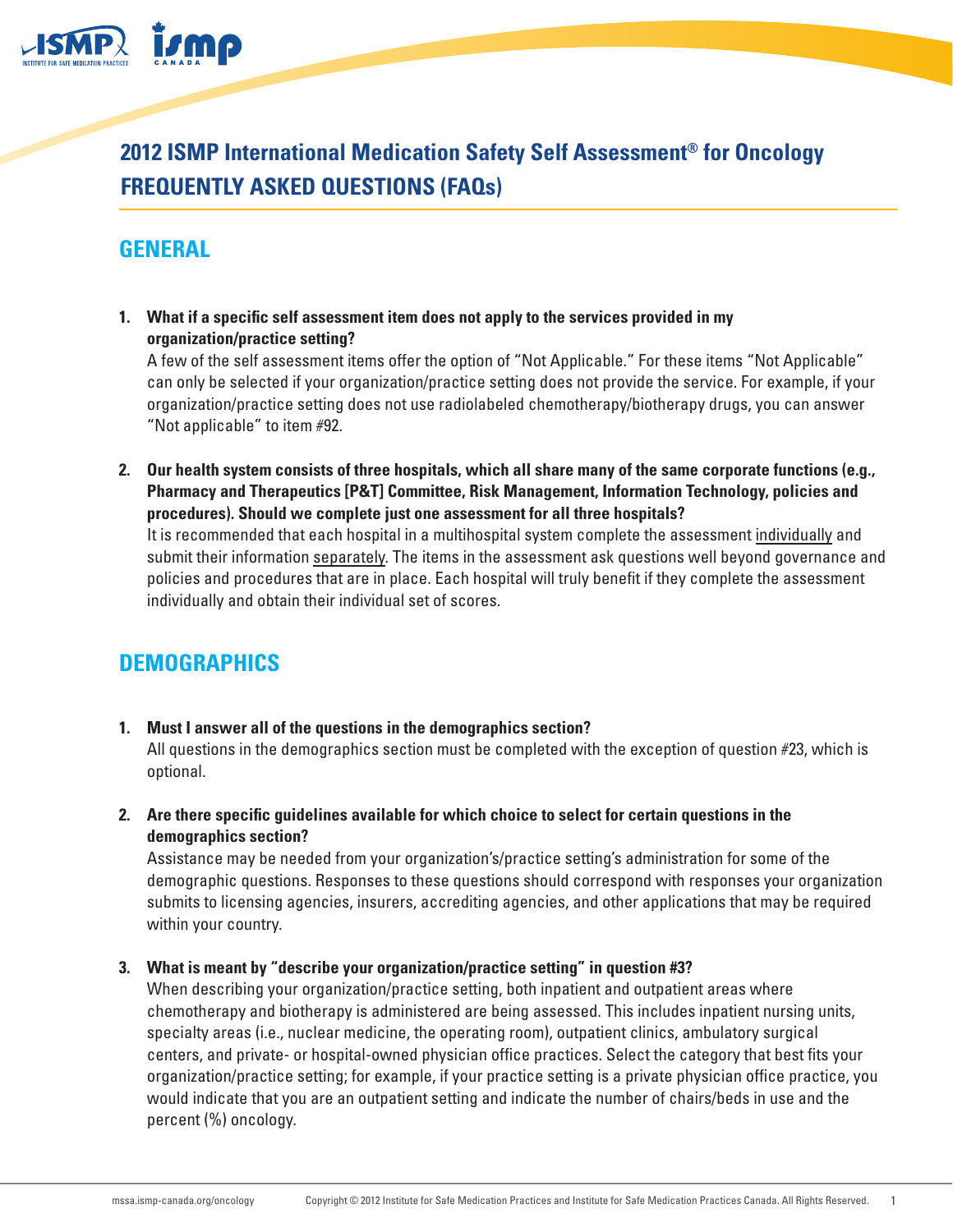

**4. What is meant by the number of doses administered per month in #9?**

When determining how to answer this question, a dose is defined as one drug anytime it is prepared for administration. This information should be accessible through your pharmacy system or medication administration log.

**5. My hospital is part of a collaborative that plans to aggregate the results of its hospital members. How do I obtain my code for question #23?**

If you are part of a participating collaborative that plans to share its aggregate data internally, within the collaborative group, please contact ISMP or ISMP Canada to obtain a collaborative-specific code, which will then be entered into the box provided in question #23. If you are not part of a collaborative that will be aggregating its results, please leave this question blank.

# **SELF ASSESSMENT ITEMS**

## **I. Patient Information**

## **Core Characteristic #1**

#### **Item #8.**

#### **What is meant by "prior to preparation"?**

In this item we want to determine if chemotherapy/biotherapy agents are being prepared and sent to the infusion area before intravenous access is obtained and verified. Waiting to prepare the agents until after intravenous access is obtained and verified reduces the chance that the chemotherapy/biotherapy agents are not wasted or left in a location where they could be inadvertently administered to other patients.

## **Core Characteristic #2**

#### **Item #11.**

#### **What is meant by "easily and electronically"?**

Many organizations/practice settings are utilizing electronic documentation or have essential patient information in the computer system. Practitioners caring for these patients should be able to access this information easily, without going into multiple computer systems or various screens to get the information that is needed; i.e., they should be able to access this information from their work station with little difficulty.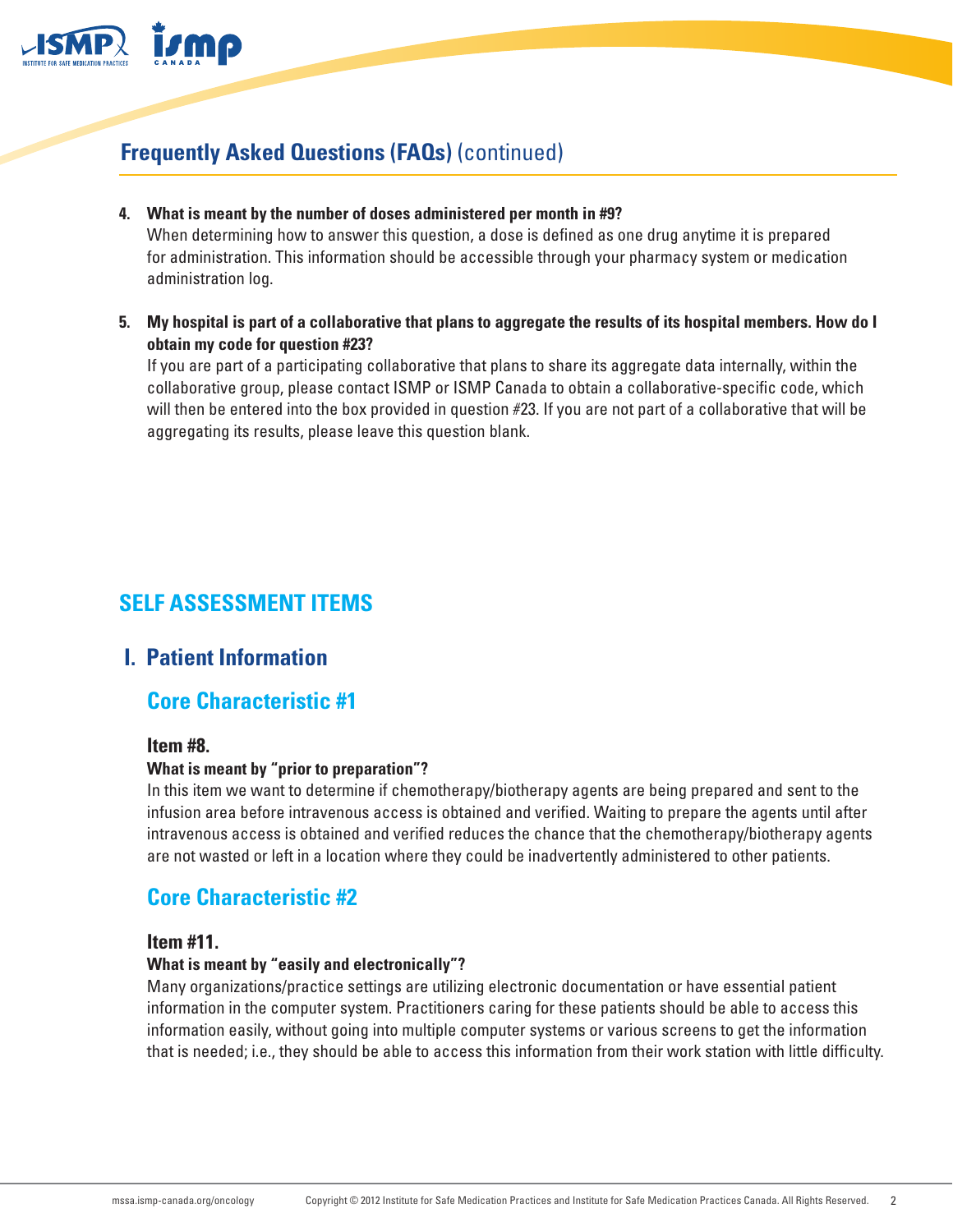

# **II. DRUG INFORMATION**

## **Core Characteristic #3**

#### **Item #23 a.**

Answer N/A (Not Applicable) if your organization/practice setting does not have inpatient oncology services.

#### **Item #23 b.**

Answer N/A (Not Applicable) if your organization/practice setting does not have outpatient oncology services.

### **Core Characteristic #4**

**Item #37.** Answer N/A (Not Applicable) if your organization/practice setting does not use investigational drugs.

## **III. COMMUNICATION OF DRUG ORDERS AND OTHER DRUG INFORMATION**

## **Core Characteristic #5**

#### **Item 40 a.**

Answer N/A (Not Applicable) if your organization/practice setting does not have inpatient oncology services.

#### **Item 40 b.**

Answer N/A (Not Applicable) if your organization/practice setting does not have outpatient oncology services.

### **Core Characteristic #6**

#### **Item #45.**

#### **What is meant by "ordered in detail" when prescribing the initial cycle of chemotherapy/biotherapy orders?**

When chemotherapy/biotherapy is ordered, specific details need to be included. These are: generic name, brand name (if necessary), dose calculation, total dose, diluent, concentration, rate (infusion duration), drug sequence. If any of these items are commonly missing in chemotherapy/biotherapy orders, the organization cannot select E (fully implemented).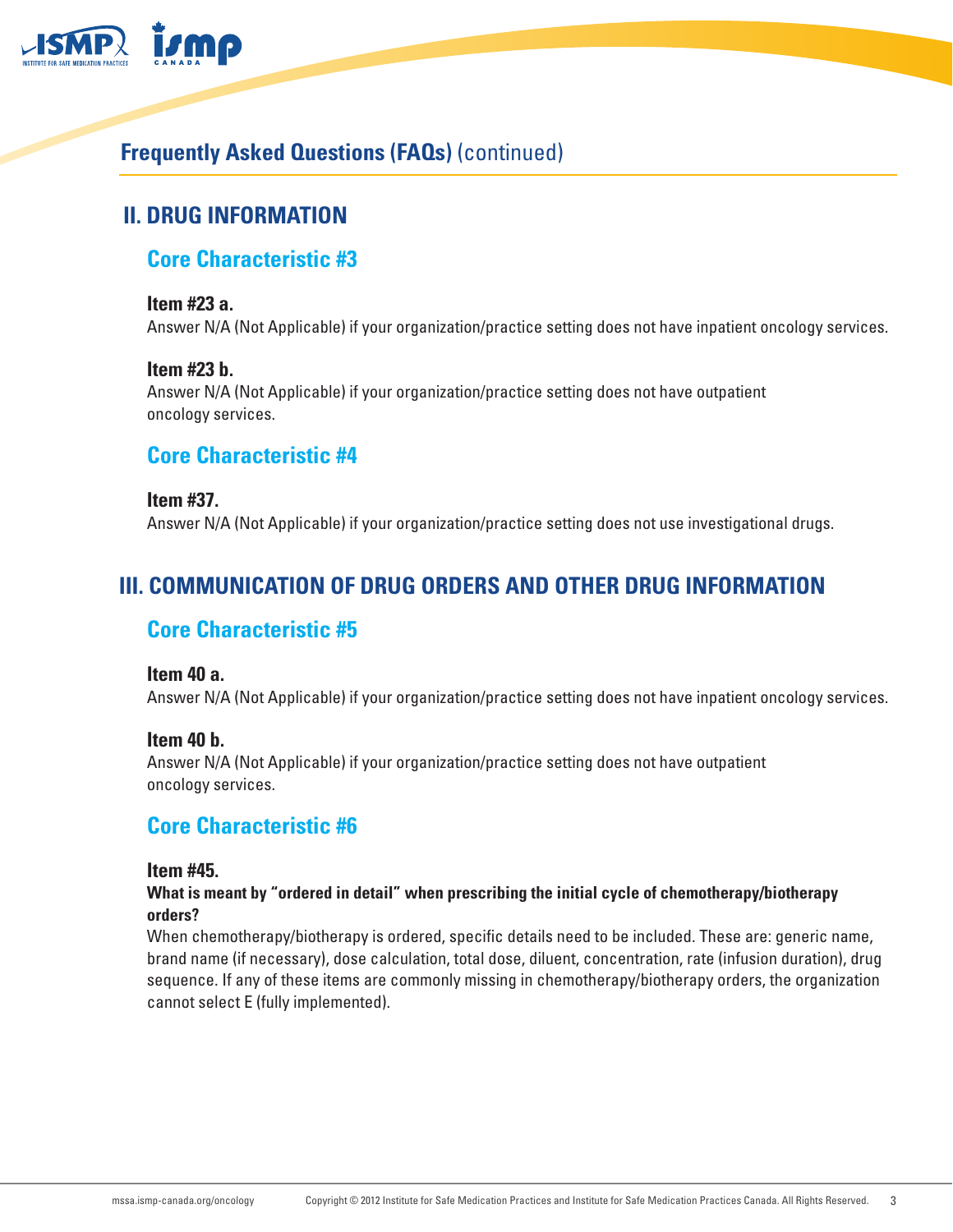

#### **Items #45, 46, and 47.**

#### **Do prescribers have to be oncologists or board certified in oncology to prescribe chemotherapy?**

Prescribers need to have some formal training in order to write orders for chemotherapy/biotherapy for oncology and non-oncology indications. However, there are times when practitioners other than oncologists (e.g., urologists, neurologists) prescribe chemotherapy for oncology and non-oncology related conditions. As long as the prescriber has had some formal training in treating these specific conditions, then these items can be scored as being fully implemented. If general practitioners with no formal training in oncology are able to prescribe chemotherapy for oncology conditions in your organization/practice setting, then these items cannot be rated as being fully implemented (E).

#### **Item #60.**

**What is meant by a list of error-prone abbreviations being established for written and electronic orders?** The organization/practice setting has a defined list of error-prone abbreviations that are not used for drug order communication. This list is based on lists available from ISMP, ISMP Canada, or the Australian Commission on Safety and Quality in Health Care and is specifically designed to meet the needs of the organization/practice setting.

<http://www.ismp.org/Tools/errorproneabbreviations.pdf> [http://www.ismp-canada.org/download/safetyBulletins/ISMPCSB2006-04Abbr.pdf](http://www.ismp-canada.org/download/safetyBulletins/ISMPCSB2006-04Abbr.pdf )  [http://www.health.vic.gov.au/qum/downloads/acsqhc\\_recommendations.pdf](http://www.health.vic.gov.au/qum/downloads/acsqhc_recommendations.pdf)

## **Core Characteristic #7**

#### **Item #75.**

Answer N/A (Not Applicable) if your organization/practice setting does not dispense oral chemotherapy/ biotherapy drugs for patients to self-administer at home.

### **Core Characteristic #8**

#### **Item #77.**

**When dispensing vinCRIStine, does the warning label have to be stated exactly as it is written in this item?** This is the World Health Organization (WHO) warning and it is the preferred warning.

#### **Item #78 and 79.**

Answer N/A (Not Applicable) if your organization/practice setting does not administer intrathecal medications.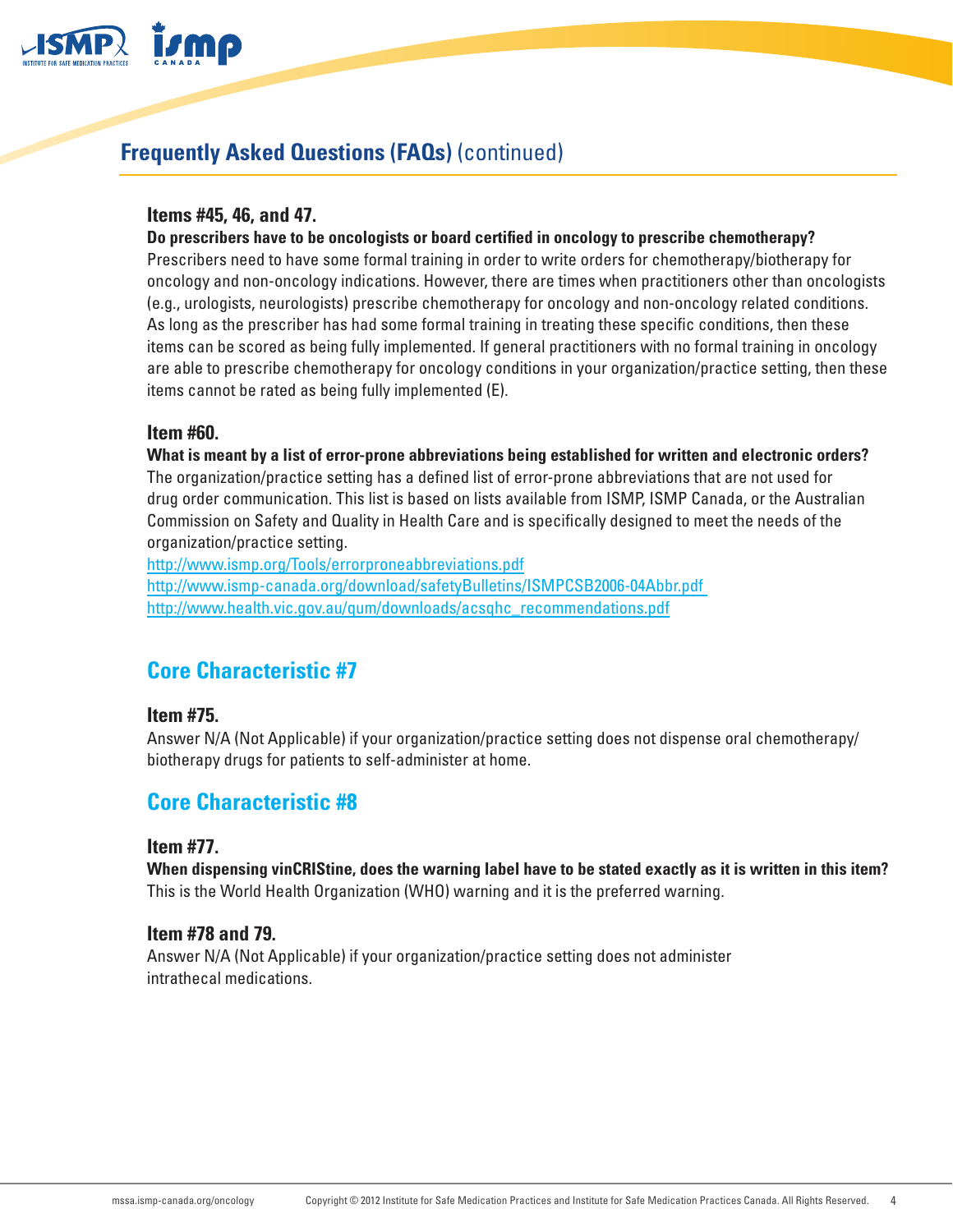

# **IV. DRUG LABELING, PACKAGING, AND NOMENCLATURE**

### **Core Characteristic #9**

#### **Item #82.**

Answer N/A (Not Applicable) if medications are not prepared for or administered by the intrathecal route in your organization/practice setting.

#### **Item #83 a and b.**

#### **Is there a standardized format that should be used for pharmacy-generated labels?**

Many jurisdictions have requirements for information legally required on a prescription label (e.g., pharmacy name, address, phone number, patient name, drug name and manufacturer, dose, quantity dispensed, directions for use, date dispensed, etc); however they do not address how information is to be displayed on a hospital pharmacy label to optimize readability and understanding. ISMP has developed general labelling guidelines, available at:<http://www.ismp.org/tools/guidelines/labelFormats/default.asp>. Cancer Care Ontario has developed guidelines for labelling specific to oncology settings, Trudeau M, Green E, Cosby R et al. Evidence-Based Series #12-11, Patient Safety Issues: Key Components of Chemotherapy Labelling, available at: <https://www.cancercare.on.ca/common/pages/UserFile.aspx?fileId=50193>

## **V. DRUG STANDARDIZATION, STORAGE, AND DISTRIBUTION**

## **Core Characteristic #10**

#### **Item #91.**

Answer N/A (Not Applicable) if your organization/practice setting does not use investigational drugs.

#### **Item #92.**

Answer N/A (Not Applicable) if your organization/practice setting does not use radiolabeled chemotherapy/ biotherapy drugs.

#### **Item #95.**

#### **What is the definition of a commercially available standard base solution?**

Errors have occurred in compounding base solutions from raw ingredients. It is recommended that commercially available base solutions be used; e.g., If 350 mL of sodium chloride 0.9% is needed, it is recommended that it be withdrawn from a 500 mL bag that was purchased from an accredited/certified vendor, not prepared on site, even if an automated compounder is available.

#### **Item #96.**

Answer N/A (Not Applicable) if your organization/practice setting uses only commercially available standard base solutions.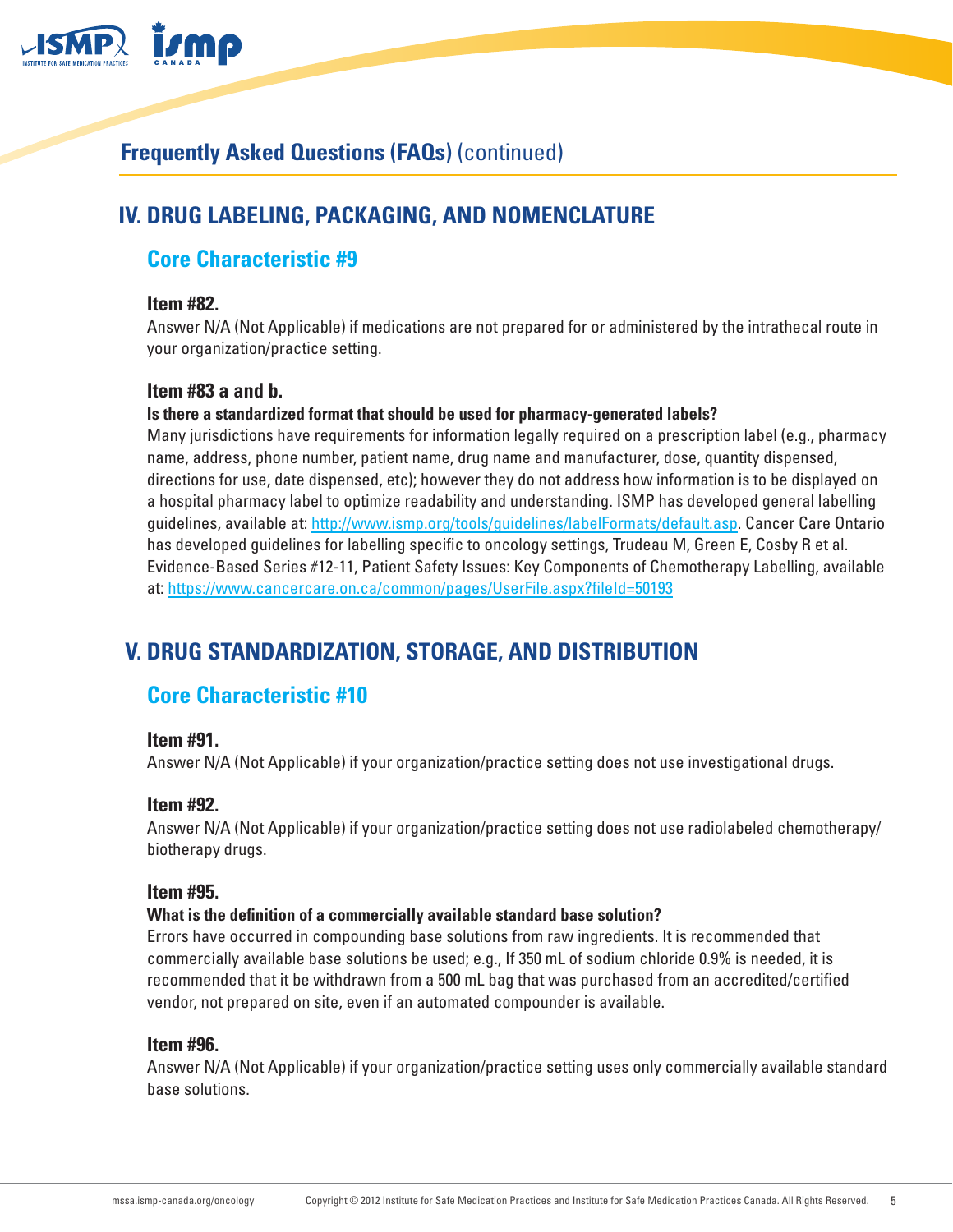

# **VI. MEDICATION DEVICE ACQUISITION, USE, AND MONITORING**

## **Core Characteristic #12**

#### **Item #111.**

Answer N/A (Not Applicable) if your organization/practice setting does not use multichannel infusion pumps.

#### **Item #112.**

Answer N/A (Not Applicable) if your organization/practice setting does not use disposable controlled rate devices (e.g., elastomeric).

## **VII. ENVIRONMENTAL FACTORS, WORKFLOW, AND STAFFING PATTERNS**

## **Core Characteristic #13**

#### **Item #118 a.**

Answer N/A (Not Applicable) if your organization/practice setting does not have inpatient oncology services.

### **Item #118 b.**

Answer N/A (Not Applicable) if your organization/practice setting does not have outpatient oncology services.

#### **Item #130.**

Answer N/A (Not Applicable) if your organization/practice setting does not use **closed system transfer devices**.

# **VIII. STAFF COMPETENCY AND EDUCATION**

### **Core Characteristic #14**

#### **Item #141.**

Answer N/A (Not Applicable) if your organization/practice setting does not provide oncology services requiring patient transfer between departments.